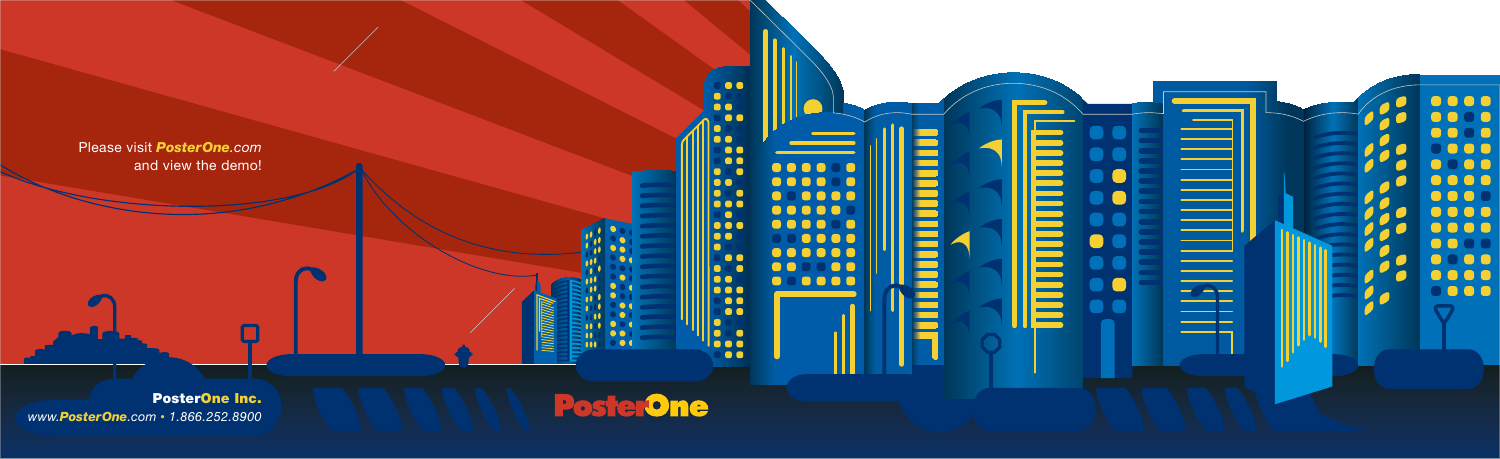# POS erone Better, Faster, Smarter,

# **The Building Communications System** PosterOne is the best way of communicating with your building tenants and visitors quickly and cost-effectively.







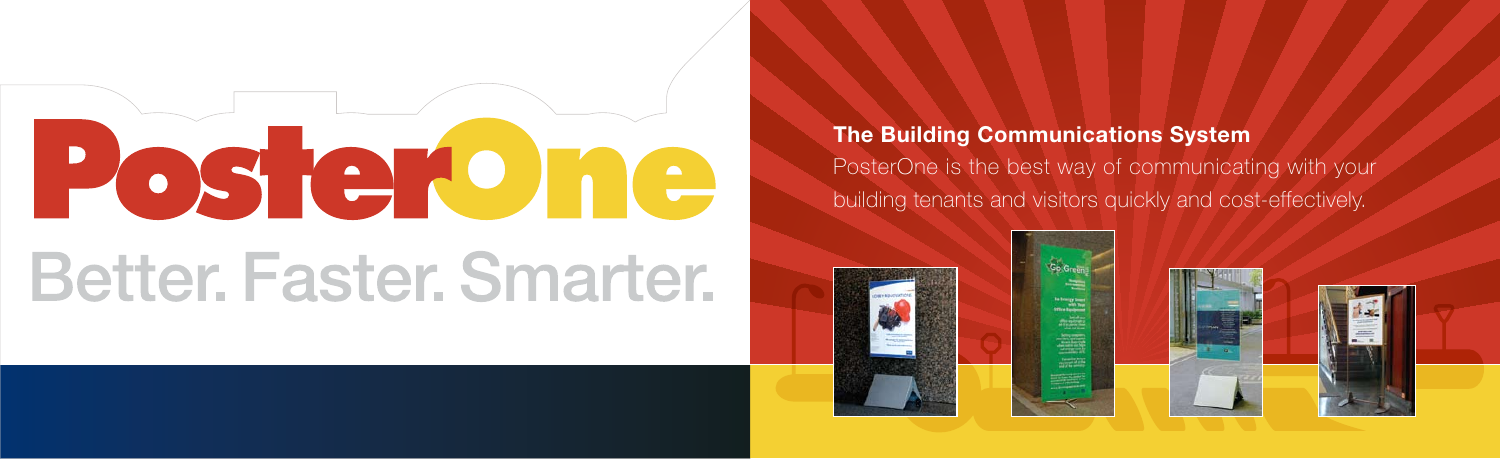"Bentall recognized the effectiveness and efficiency of this form of media to communicate with tenants and visitors. PosterOne's service has contributed significantly to that goal with its fast, quality and cost efficient service."





### **Cheryl Gray, CPM**

*Senior Vice-President, National Real Estate Services* Bentall Capital



### **Communicate to Tenants and Visitors**



1 Posters speak to a broader audience than tenant bulletins and emails which often go unread. PosterOne offers an elegant way of informing tenants and visitors about important information ranging from maintenance notices, tenant events, clinics, and emergency procedures to welcome notices, management contact information and general marketing information. Posters can be produced and delivered quickly, in the event of urgent notifications.

## An effective communications medium.

Log into your private, corporate branded account.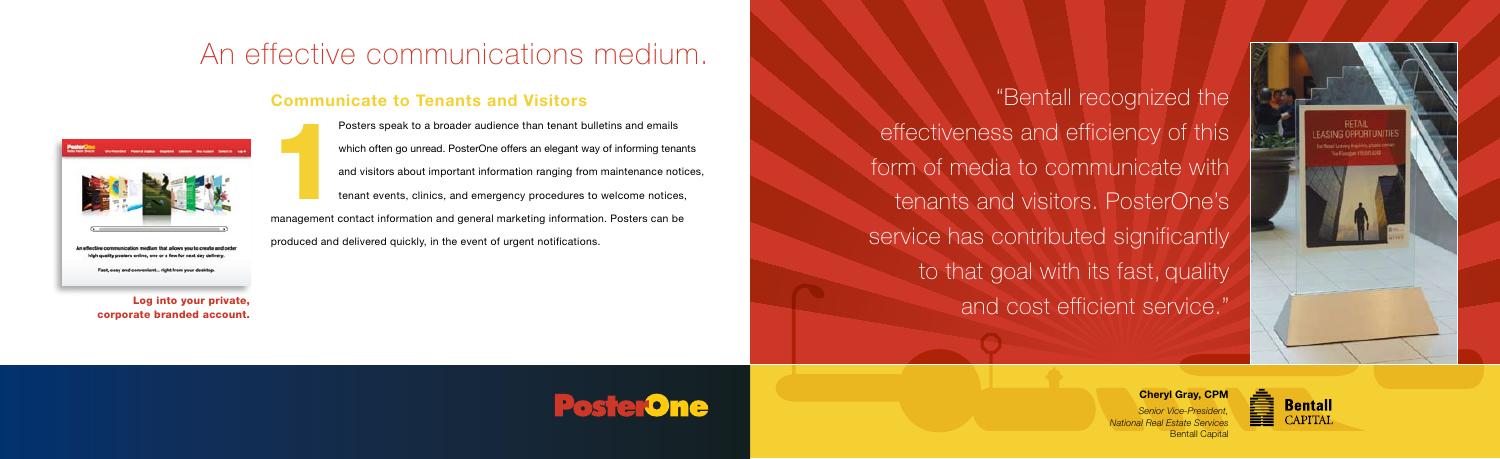"Oxford Properties has enjoyed a long relationship with PosterOne across our national real estate receive continues to be exceptional and exceed our expectations."



# portfolio. The quality and service we



### **Claire Kennedy**

*Director, Communications* Oxford Properties Group



### **Cost-Effective, Time-Sensitive, Promote Your Brand**

W San to come **Magnitud** POSTAGE .......

**22**<br>PosterOne's r Our number one benefit to our clients is the enormous cost and time savings they enjoy with our online ordering system. Production of a single poster was once cost-prohibitive. The approval loops for branded posters are removed entirely. Production of one poster is now cost-effective using PosterOne's royalty-free image bank, pre-designed templates and online ordering system. Poster sizes, mounting options and stock are user driven. PosterOne posters are a fraction of traditional costs and turn around time is one day.

# The benefits to Commercial Real Estate are clear.

Choose a template and change the image and text.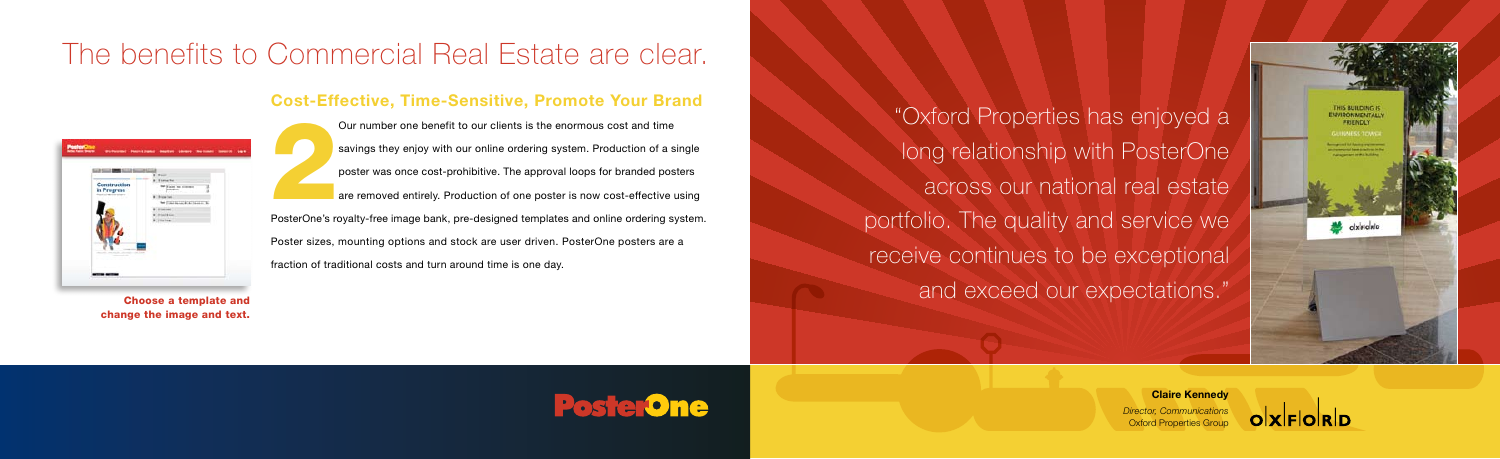"As a national property management company with a multitude of communication needs that are site specific, PosterOne has provided a cost-effective and easy service to meet these needs. Their professional design team is fully familiar with our brand standards and are on-hand to design new, exciting posters when we need them."





### **Gayle Gonsalves**

*Marketing Manager* GWL Realty Advisors Inc.



**3** Clients log into their own private account and choose from various templates branded to their standards, change images and text as required. National marketing strategies remain consistent from property to property, yet individual properties may opt for personalization of text, such as direct contact information, specific room names, etc.

### **Marketing and Brand Consistency**



# Designed to protect your brand.

Order the sizes and quantity you need for next day delivery.